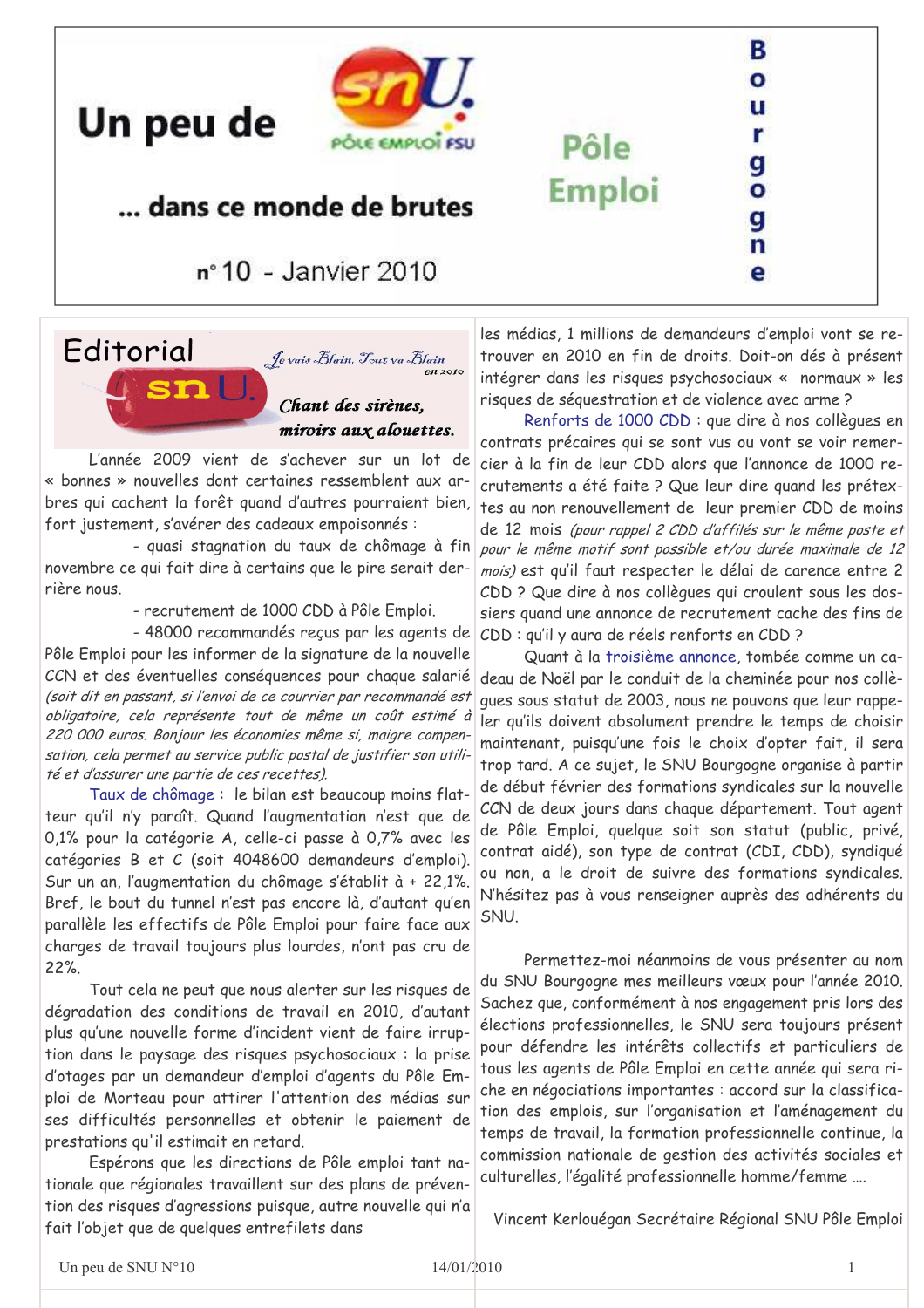

« « On est des agents d'une gare de triage » lâche une conseillère. tandis qu'un directeur régional parle d'agents « anxieux et fatiqués » et exprime sa peur des dérapages. »

Blog de Benoit Hamon-AFP 04/01/2010 Benoît Hamon sur le Pôle Emploi : "On se plangue et on externalise"

#### «Nous tendons maintenant à plus privilégier l'accueil personnel »

1 Responsable communication de Pôle Emploi Champagne Ardennes. Pôle emploi : AC ! dénonce sa déshumanisation, Le Républicain Lorrain, 30/12/2010

«On nous parle de chiffres et on oublie l'humain, essence même de ce travail qu'on dit encore aimer.» Sud Ouest.com, 13/12/2009, « Le pole emploi débordé par la marée de chô $m$ eurs »

« A France Télécom, ce sont des gens qui sont morts avec des suicides imputés à leur travail. Et. deuxième chose, Pôle Emploi n'a pas changé de métier, c'est un service public, on reste un service public et le but c'est d'aider au mieux les demandeurs d'emploi ». Laurent wauguiez, AFP, 8/12/2009

« Quand le nombre d'inscrits à Pôle Emploi croît à un rythme exponentiel, les personnels de cette structure sont confrontés à une mission impossible. Résultat : l'outil ne peut pas garantir aux chômeurs, l'écoute, l'information et la capacité d'orientation dont ils auraient besoin. »

7/12/09, http://bertranddelanoe.net/

« Un jour, j'ai donné un renseignement à un demandeur d'emploi et on est venu me rétorquer que je n'avais pas à répondre à ce genre de demande ; que je devais lui dire de faire le 39 49  $\ast$ 

Publié le 01/12/2009 03:50 | Patrick Guerrier, « Le Pôle emploi est en grève », la dépêche.fr

« Éric Woerth a présenté le 3 décembre les nouvelles règles de gouvernance des opérateurs de l'État (Météo-France, Office national des forêts, Pôle emploi, Commissariat à l'énergie atomique, théâtres, Crous, musée du Louvre...). Dès le prochain budget, "je veux que les opérateurs réalisent en moyenne les mêmes gains de productivité que l'Etat" en termes d'effectifs. »

Portail du gouvernement, 4/12/2009



La fusion ANPE-Assedic n'est "pas une lubie", a dit M. Sarkozy à la tribune non loin du directeur général Christian Charpy, assurant n'avoir "pas de remords sur cette réforme" visant à apporter plus de "simplicité" aux demandeurs d'emploi, dont un interlocuteur et un lieu uniques.

http://www.lepoint.fr/actualitespolitique/2009-11-21/sarkozy-devant-lesdirecteurs-d-agence-de-pole-emploi-reunisa/917/0/397879

#### "Has been or not has been: that is the question"

Lors de la présentation de la CCN par le DT, l'accent a été mis sur les évolutions de salaires, sur les promotions (en théorie tous les 3 ans mais ... au bon vouloir du directeur de site).

Pour le DT, les collègues qui n'opteront pas sont « has been ».

La réalité est tout autre: différences de salaires d'une région à l'autre, l'absence de promotion salariale depuis plus de 3 ans pour certains collèques ex-ASSEDIC.

n'ont pas été évoqué lors de cette présentation : Les missions propres à nos postes, notre droit à la formation dont l'accès au CIF individuel, la gestion des temps partiels, la mutuelle, les œuvres sociales ...

Pour Monsieur le DT, refuser de devenir (selon ses termes) conseiller commercial (le fric. c'est chic). c'est être Hasbeen \*.

\* has been selon Wikipedia:

Un has-been (analicisme sianifiant littéralement « a été ») est un terme  $\dot{d}$ connotation péjorative qui sert à qualifier quelqu'un ou quelque chose de désuet, obsolète, passé de mode ou ringard !

Merci pour cette belle démonstration de respect et de pédagogie !!!

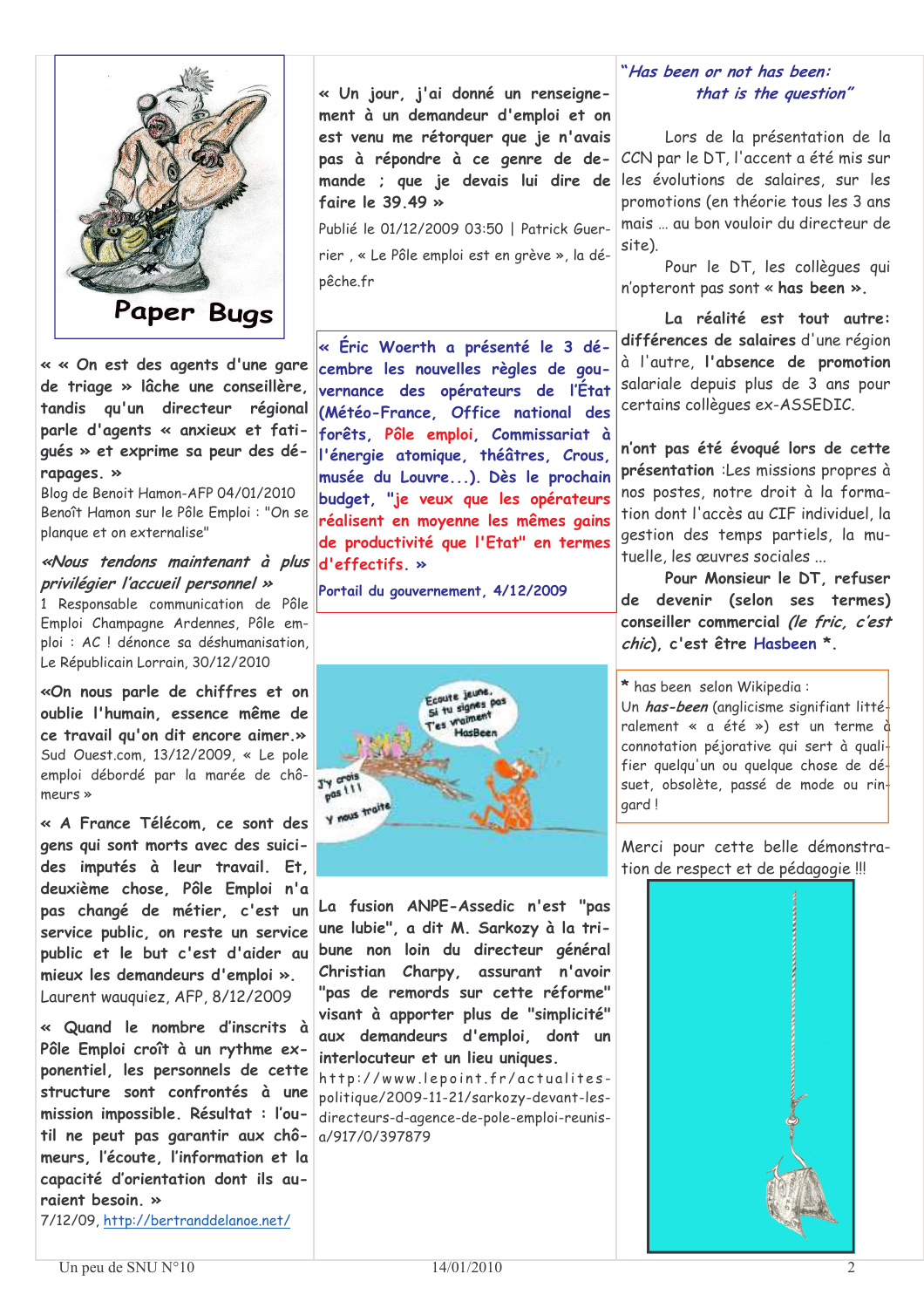

.<br>Malaice è

**Pôle Emploi** 

#### Du malaise des agents de Pôle Emploi, et comment il est pris en compte...

Entendu de la bouche d'un encadrant de proximité : « Pole Emploi n'est pas France Télécom, il faut arrêter de tout exagérer... ». Effectivement, mieux vaut ne pas tomber dans l'excès. Néanmoins. la comparaison ne manque pas de pertinence, il y a eu des tentatives de suicide des agents de PE. Et plus généralement, la souffrance et le malaise des agents sont palpables, évidents.

#### Que constate-t-on?

Des arrêts maladie pour stress et anxiété, des tensions au sein des équipes où solidarité et sens du collectif tendent à disparaître des cadres sous pression qui n'ont d'autre réponse que de transmettre la pression aux agents, des collègues qui refusent d'occuper certains postes de travail trop exposés aux tensions, des conseillers qui ouvrent la porte de leur agence le matin avec la gorge serrée, inquiets du déroulement de la journée à venir...

 $Constant$  $div$  $e<sup>+</sup>$ sans concession. que certains (principalement les n+ quelque chose) qualifieront d'alarmiste et partisan. Mais nous, agents, sur le terrain, en agence ou en structure, nous vivons et nous voyons. Les représentants du personnel, lors des visites d'unité, partagent le constat. On ne peut nier éternellement l'évidence

#### Les raisons du malaise.

Elles sont multiples, et multiformes. Chaque collèque qu'on va interroger va en trouver plusieurs.

La fusion, plutôt la façon dont elle s'est faite, est la principale. Elle a entrainé un sentiment de perte de compétences, un questionnement sur le sens de nos métiers, une remise en cause de nos valeurs  $\overline{a}$ situation  $socio$ économique ensuite a été un facteur aggravant : les charges de travail ont explosé. Mais les réponses apportées par la DG et la DRA n'ont en rien facilité le travail des agents. Que dire des multiples notes d'urgence, des procédures se succédant et annulant celles recues la veille, des changements incessants sur les mesures, la formation professionnelle, les prestations, les outils informatiques...? sinon que cela concoure au mal-être de tous, et rend notre quotidien ingérable. Car on ne sait plus quoi répondre aux usagers, et personne n'est satisfait

C'est là que le malaise des agents rencontre le malaise des usagers, qui, déjà fragilisés par la situation, attendent des réponses « rapides, simples, efficaces » (que l'établissement assume sa communication !). Le malaise de l'usager face à cette désorganisation se traduit souvent par de l'agressivité : de plus en plus d'éclats de voix lors des faces à face avec les demandeurs d'emploi, de plus en plus de bureaux retournés. Quand ça n'est pas de l'agressivité, c'est l'effondrement : de plus en plus d'usagers en pleurs dans les bureaux, déprimés, désespérés de cette société où non seulement on leur retire leur travail, mais où en plus personne n'est capable de répondre à leurs besoins (d'argent, d'écoute, d'accompagnement...). Les conséquences de la mise en place du RSA illustrent ce dernier point : nous accueillons un nouveau type de public, avec des problématiques que ni les agents de l'Assedic ni ceux de l'ANPE n'avaient l'habitude de prendre en compte (problèmes de logement, de santé, de violence...).

#### Les réponses.

On pourrait écrire au'on les attend encore... mais non, soyons honnêtes, L'encadrement est à l'écoute. Chaque rencontre avec un directeur, territorial ou régional, nous rassure : nous sommes compris, écoutés, entendus. Le DG, dans son courrier de fin d'année, a pris conscience que « pour certains d'entre vous, cette situation se traduit par des inquiétudes »

Concrètement ? Rien, ou presque, n'est fait pour soulager les charges de travail ou en améliorer les conditions. Disparition des réunions de service ou d'équipe, qui étaient des lieux d'échange et de discussion. Que répond le service RH à un collèque traumatisée par la violence d'un usager : entretien téléphonique de  $\frac{3}{4}$  d'heure avec un psychologue, qui lui conseille ensuite de prendre contact avec un confrère... Qui va payer les séances ? Pas de réponse.

Les élus et les adhérents du SNU invitent tous les collègues à faire jouer le droit de retrait quand ils se sentent en danger. Les déléqués du personnel sont là également pour écouter, épauler les agents en difficulté, exprimer les doléances face à la hiérarchie. Si les difficultés ne disparaissent pas d'un claquement de doigt, les exprimer, échanger avec les collègues, prendre le temps de souffler et de parler sera forcément bénéfique.

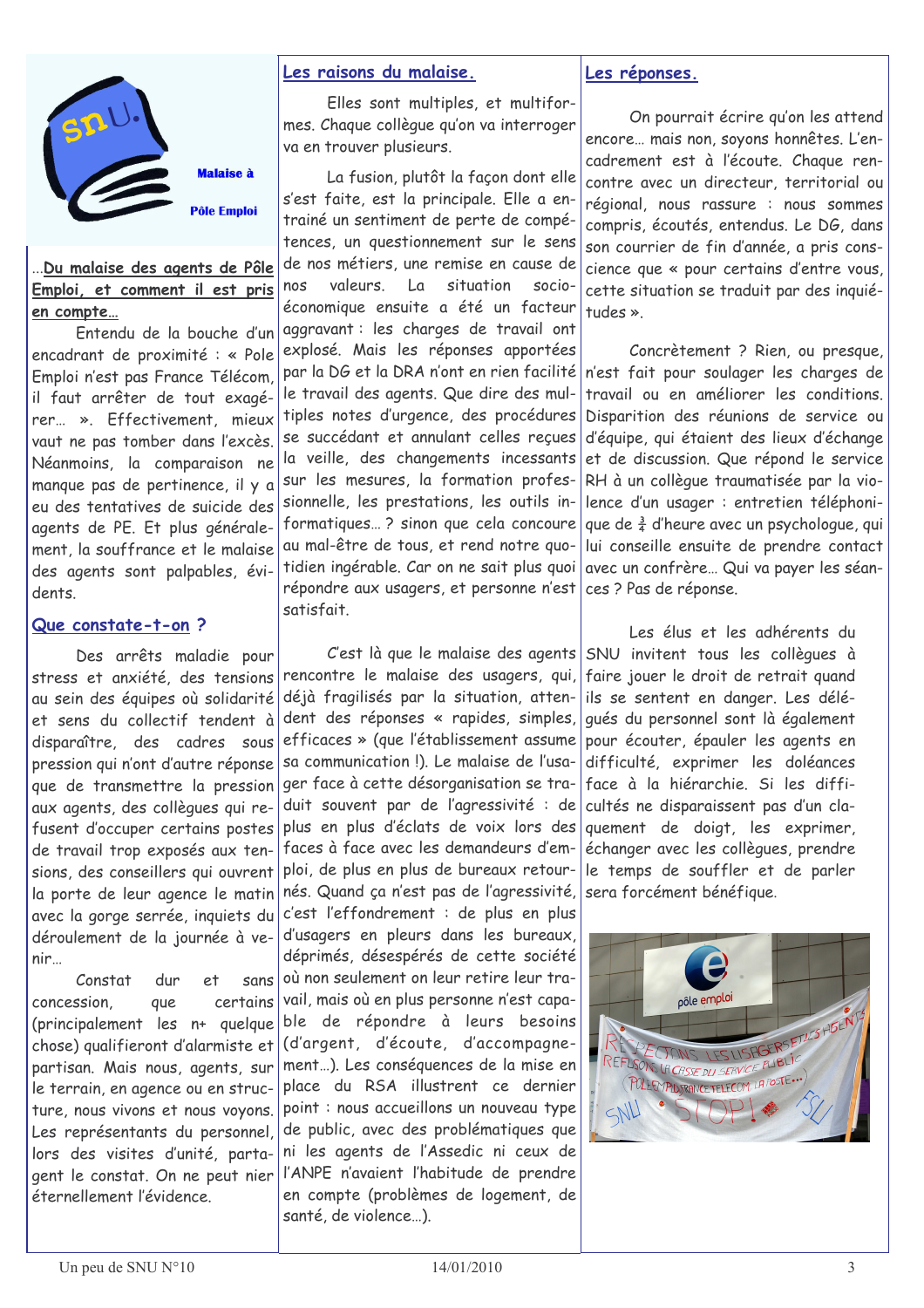#### Si j'étais artiste,

je serais MARIONNETISTE J'adore tirer les ficelles à l'abri des regards.

Si j'étais un animal, je serais un CAMELEON Maitre dans l'art du mimétisme. *i'adapte* mon discours  $\vec{a}$ *l'auditoire* 

Si j'étais un objet, je serais un **BATEAU** Racé et rapide, pourquoi pas un catamaran<sub>2</sub>

Si j'étais une région, je serais RHONE-ALPES Deuxième région française, mon talent. là bas, pourrait pleinement s'exprimer. Si j'étais...

Mais je suis un agent du service public de l'emploi.

Intermittent, je démêle les fils qui se tissent en haut lieu,

En première ligne, je tente de tempérer les ardeurs de tous les détracteurs.

Amateur d'aviron, je rame pour atteindre les objectifs,

#### Si j'étais Bourguignon, je serais vigneron...

Contribution LLL

#### Questionnaire Pôle emploi : la passe de 2!

Première cible, les + de 45 ans. L'établissement cherche à passer en revue : le nombre de changement de filière, d'entretiens professionnel, de formations internes, les compétences acquises et leur reconnaissance. la transmission des compétences, l'envie de devenir tuteur... Puis, qu'est-ce que l'agent (et l'on arrive au bout du questionnaire)  $a$ l'impression d'apporter à Pôle emploi, comment il se voit

dans les 5 prochaines années ? L'agent a-t-il un projet professionnel externe à Pôle emploi?

Il est souhaitable que les collègues qui ont répondu à ce premier « entretien papier » aient un regard positif sur leur passé à l'agence. Les 5 dernières questions peuvent s'avérer fort démoralisantes, style « par ici al sortie ! ».

Deuxième cible: tous les salariés de Pôle emploi sur le sujet très bouillonnant du stress au travail.

Il dépeint la situation actuelle, sans reprendre pour base, le passé de l'agent. Il brosse les conditions de travail en sites mixtes, la formation au « métier de l'autre », l'organisation du travail par la hiérarchie locale, le temps de travail, la perception de notre travail, les difficultés relationnelles au travail, le lien travail-santé et enfin un gros pavé appelé pompeusement « évaluation de la demande psychologique, de la latitude décisionnelle et du soutien » I

Avec ça, si on n'est pas soucieux « en haut lieu» de notre bien-être à Pôle-emploi, c'est que nous sommes bien ingrats penserez-vous?

Et pourtant... Les sites mixtes se font sans que la hiérarchie ne prenne le temps de former les agents, les formation de 3 jours ne transforment pas les agents en Wonder PE ou Super PE (selon le sexe) capable de surfer sur l'indemnisation et l'emploi. Les entretiens sont réduits à leur plus simple expression, 20 minutes (pas de quoi s'enflammer)...

Au pavé travail-santé et à l'item traitant de la demande psychologique, on retrouve de réels problèmes de fond comme le fait de subir régulièrement des ordres contradictoires, la somme de travail excessive, la sécurité d'emploi alors que l'on embauche quasiment

Plus que sous forme de CDD aujourd-'hui, l'estime de son travail vu par soimême et son entourage y compris hiérarchique.

Une majorité de collègues a répondu dans la foulée à ce questionnaire, tout simplement pour faire entendre son ras-le-bol et ses revendications. Néanmoins, outre le fait de pouvoir « se lâcher » un peu au travers de ce recueil de questions, je reste interrogatif quant au traitement et à l'interprétation des réponses.

Tout d'abord parce que je crois que pour être vraiment impartial, l'organisme qui fait ce travail d'investigation ne devrait pas être financé par l'employeur!

Ensuite, si c'est pour éviter de rentrer dans une spirale de mal-être pouvant conduire certains agents au pire, je dirai qu'à France-Télécom aussi on a fait remplir des questionnaires et des questionnaires et encore des questionnaires... Cela n'a pas empêché les horreurs que l'on connaît!

Il ne faut pas confondre mettre des croix dans des cases et prendre les agents pour des pions !



Page 1: - Editorial: « chant des sirènes, mirages aux alouettes ? » - Paper Bugs Page 2: - « Hasbeen or not Hasbeen. That is the question » - Dossier: « Du malaise des Page 3: agents de Pôle Emploi, et comment il est pris en compte... » Page 4: - « Si i'étais... » - « Questionnaire Pôle Emploi, la passe de 2 » Page 5: - « OPTF1, Construisez votre emploi de demain ». - « Le questionnaire ultime » Page 6: - Les Brèves du compteur CCN & Droit d'option, prenez le temps de choisir.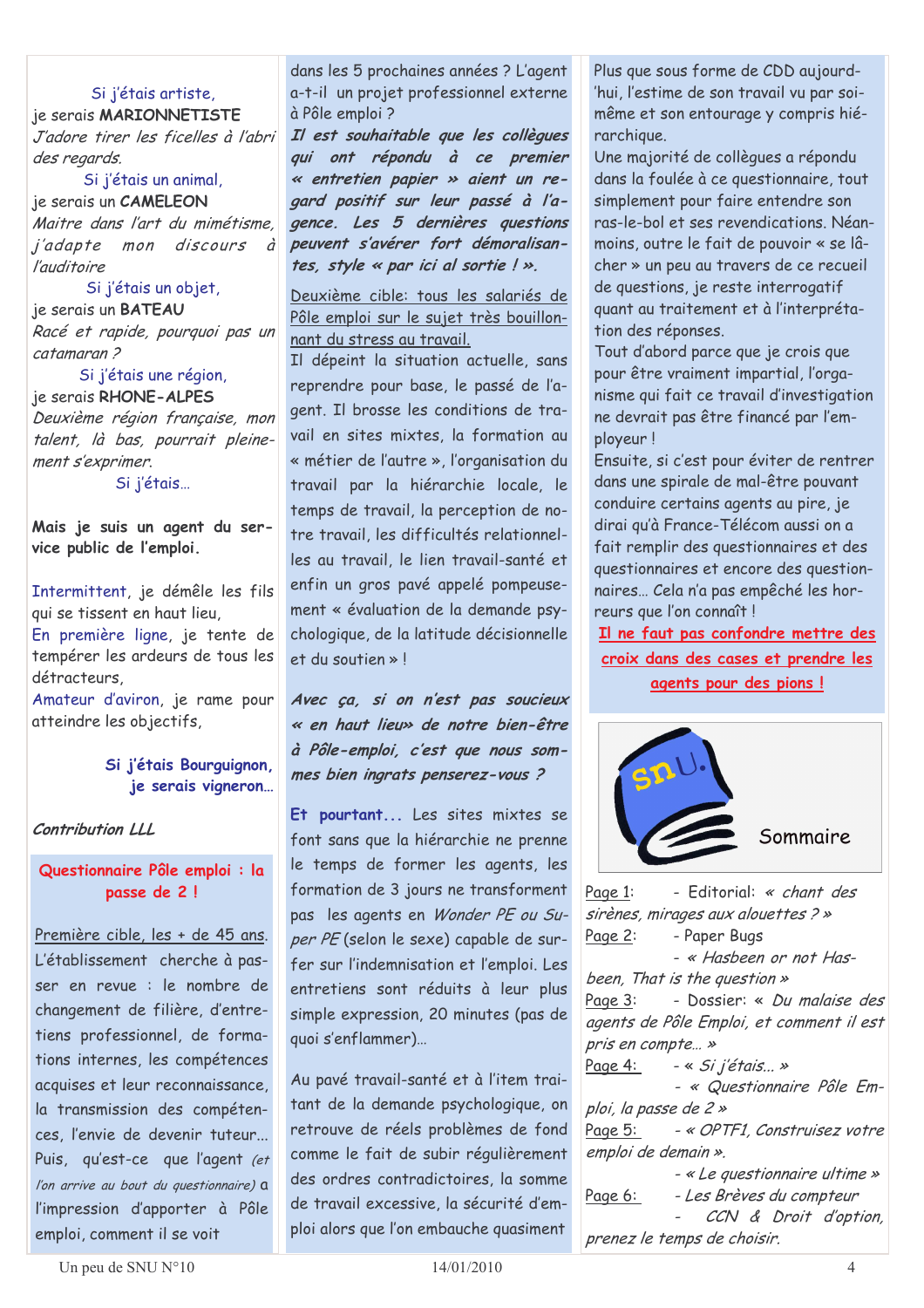#### Le questionnaire... ULTIME

### OPTF1 Construisez votre emploi

Vous avez aimé « vis ma vie », « la ferme l'ANPE ... Alors à quand le questionnaire ULTIME ? célébrité », « loft story »... Vous aimerez alors \_ « Panique à Pôle Emploi ».

D'accord, cela est une fiction, cette émission n'existe pas (pas encore). Ce qui est réel, c'est l'investissement du privé pour venir soutenir l'action de Pôle Emploi. Après Altedia et autre Manpower qui viennent nous soulager en suivant des cohortes de demandeurs d'emplois, voilà que TF1, grand pourvoyeur de « temps de cerveau disponible » se porte à notre secours.

L'opération « une semaine pour l'emploi » devait permettre aux demandeurs d'emplois. clients de TF1, de trouver sur le site internet de la chaîne et de ses partenaires (LCI par exemple) des offres d'emplois. Et maintenant avant le prochain épisode des « feux de l'amour », nous invitons nos chers téléspectateurs à aller découvrir les offres d'emplois TF1, TF1 partenaire de Pôle Emploi.

L'opération qui au départ devait durer 1 semaine, du 23 au 30 novembre a été prolongée en décembre. Il n'y a pas eu à ce jour de bilan réalisé sur la réussite d'un point de vue de retour à l'emploi. Il est certain en revanche que la chaîne y a trouvé son compte « La valeur ajoutée de TF1 (qui) est d'ores et déjà une réalité si j'en juge par la fréquentation record de notre site internet. », propos du médiateur de TF1 relayés par Médiapart (29/11/2009).



La culture du questionnaire revient à Pôle Emploi, 2 quesde demain... tionnaires fin 2009, combien en 2010 ? Le SNU par le biais de ses adhérents avait déjà dénoncé ces pratiques du temps de feu

| $N^{\circ}$  | Questions                                                                                                                    | Oui oui<br>J | Oui non<br>K | Non<br>oui | Non<br>non |
|--------------|------------------------------------------------------------------------------------------------------------------------------|--------------|--------------|------------|------------|
| $\mathbf{1}$ | Y a-t-il suffisamment de<br>questionnaires ?                                                                                 |              |              | K          | L          |
| 2            | Est-ce que les questions<br>d'air vous gonflent ?                                                                            |              |              |            |            |
| 3            | Pensez-vous que la prolifé-<br>ration des questionnaires<br>est dû à une angoisse so-<br>ciale ou existentielle ?            |              |              |            |            |
| 4            | Ce questionnaire vous<br>pose-t-il question ?                                                                                |              |              |            |            |
| 5            | Un questionnaire peut-il<br>être une torture morale ?                                                                        |              |              |            |            |
| 6            | Pensez vous que les ques-<br>tionnaires sont bien inter-<br>prétés ?                                                         |              |              |            |            |
| 7            | Les questionnaires sont-ils<br>tendancieux?                                                                                  |              |              |            |            |
| 8            | Etes-vous satisfait à 87%<br>de ce questionnaire ?                                                                           |              |              |            |            |
| 9            | Pensez-vous qu'il aurai<br>mieux valu poser la ques-<br>tion : êtes vous satisfait à<br>84% ?                                |              |              |            |            |
| 10           | Pensez-vous que vos condi-<br>tions de travail pourront<br>être améliorées après<br>l'exploitation de ce ques-<br>tionnaire? |              |              |            |            |
| 11           | Ce questionnaire vous a-t-<br>il fait gagner du temps<br>dans votre travail ?                                                |              |              |            |            |
| 12           | Pensez-vous que sans<br>questionnaire, la vie vaut<br>d'être vécue ?                                                         |              |              |            |            |
| 13           | Faut-il être content d'être<br>efficace à 89,7% ?                                                                            |              |              |            |            |
| 14           | Souhaitez vous avoir d'au-<br>tres questionnaires sur les<br>questionnaires ?                                                |              |              |            |            |
| 15           | Celui-ci est-il bien fait?                                                                                                   |              |              |            |            |
| 16           | Souhaitez vous avoir plus<br>de 16 questions ?                                                                               |              |              |            |            |
| 17           | Si oui, rajoutez les vous-<br>même !!!                                                                                       |              |              |            |            |
|              |                                                                                                                              |              |              |            |            |

Mâcon le 7 octobre 2004

Vous pouvez renvoyer ce questionnaire si vous le souhaitez au service QMR (Qualité Maîtrise des Risques) à Chalon Champs Gaillard. Les réponses seront exploitées avec le plus grand sérieux. Une formation de base au métier ultime sera proposée à l'ultime agent qui répondra dans les clous.